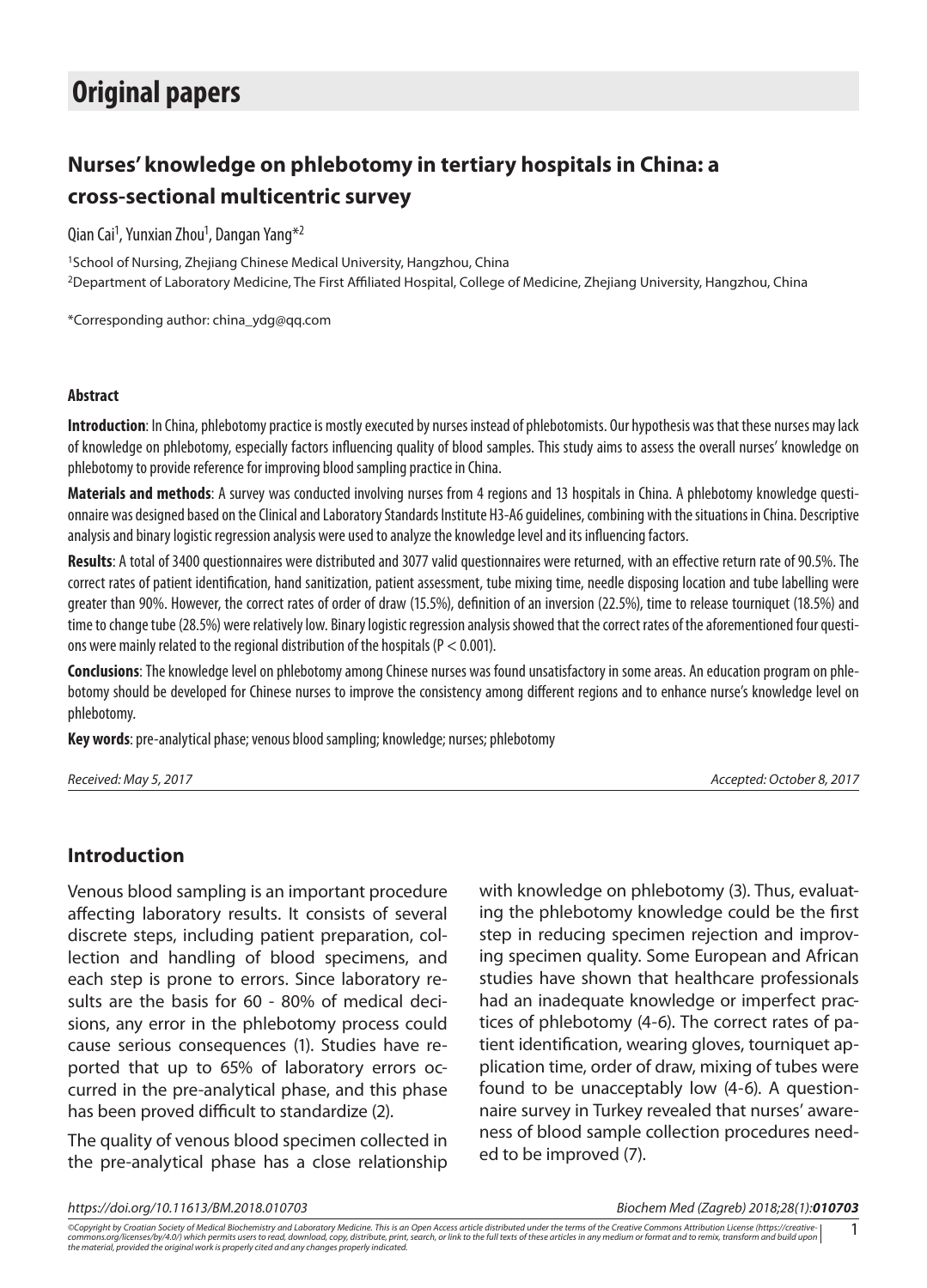In some European countries (the Netherlands, Belgium, Ireland and the United Kingdom) and the United States, venous blood samples are collected by phlebotomist, who have received professional phlebotomy education and practice training (3,8). Moreover, a well-documented instruction for phlebotomy is usually available during sampling process in these countries. The Clinical and Laboratory Standards Institute (CLSI) H3-A6 Procedures for the Collection of Diagnostic Blood Specimens by Venipuncture; Approved Standard-Sixth Edition (CLSI H3-A6 guidelines) and World Health Organization (WHO) Guidelines on Drawing Blood: Best Practices in Phlebotomy were two widely used phlebotomy guidelines in European countries (1,3,9,10).

In China, blood specimen collection is mainly performed by nurses. There is little systematic training on blood specimen quality control in Chinese nursing education (11). In addition, there are no national guidelines in China and the phlebotomy regulations vary widely among different hospitals (12). Since laboratories in China have little collaboration with nursing departments, nurses received inadequate guidance from laboratory staff on improving blood specimen quality (11). Limited literature showed that one of the biggest issues resulting in low-quality blood specimen in China was nurses' inadequate knowledge on blood specimen collection, particularly regarding patient preparation and the sampling phase of blood specimen collection (13). Therefore, our hypothesis was that Chinese nurses may lack of knowledge on phlebotomy, especially factors influencing quality of blood samples. The survey was carried out to assess the knowledge on venous blood sampling among Chinese clinical nurses in tertiary hospitals, to provide references for improving blood sampling practice in China.

## **Materials and methods**

## **Study design**

A multistage sampling was used in this study. In the first stage, a stratified sampling was used to select 13 Grade A tertiary hospitals (representing

the highest level of hospitals in China) from 4 economic regions of China. Specialized hospitals and the hospitals unwilling to participate were excluded. After that, at least four departments (including at least one medical ward and one surgical ward) from each of the 13 hospitals were selected. Finally, a convenience sampling (a specific type of nonprobability sampling method) was used to invite all registered nurses on duty in those selected departments on the investigation day to participate. Nurses were excluded if they held administration positions without direct patient care responsibilities.

A cross-sectional multicentric survey was conducted from November to December 2015 by four research nurses. They were trained together before data collection. The training included the research goals, sampling methods, correct delivery and returning process for the questionnaires. The questionnaires were delivered face to face, and the nurses completed the questionnaires anonymously and returned them to the investigators on the same day. No incentives were offered for participation. This study was approved by the ethics committee of the First Affiliated Hospital, College of Medicine, Zhejiang University, China. Informed consent was obtained from each investigated nurse.

## **Methods**

Based on the CLSI H3-A6 guidelines, combining with the situation in China, a draft questionnaire on knowledge of venous blood sampling was designed (9). Three nursing experts and two clinical laboratorians who specialize in specimen collection and management were invited to evaluate the content and expression of the questionnaire and revisions were made accordingly. The final version of the questionnaire comprised of two sections: demographic profiles of the nurses, such as age, education, hospital, department, professional title and questions (including single-choice questions, multiple-choice questions, and fill-in the blanks) on knowledge of venous blood sample collection. The latter part consists of issues from pre-sampling phase, sampling phase and post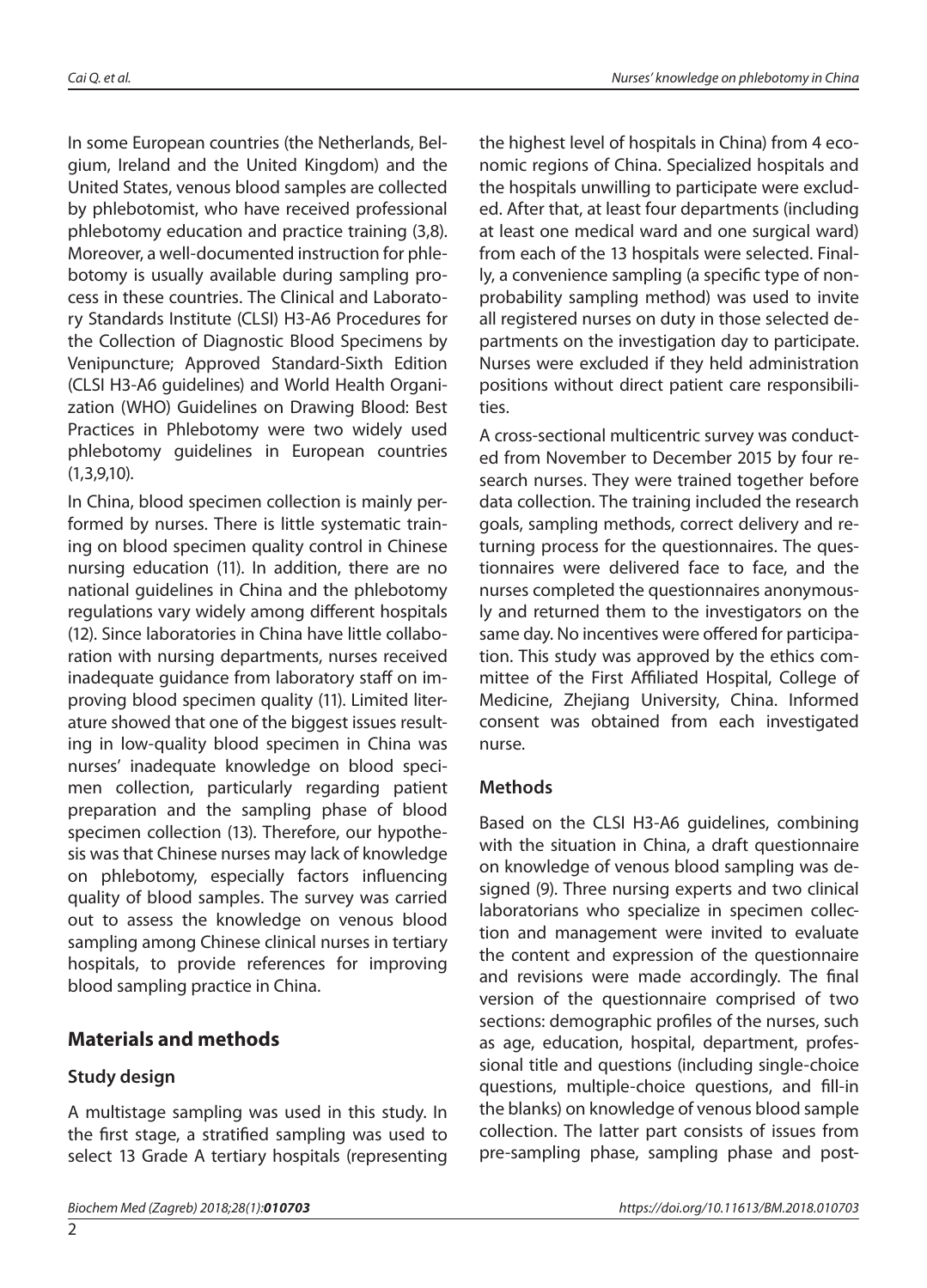sampling phase. A missing rate of no greater than 20% in both sections was considered as a valid questionnaire.

#### **Statistical analysis**

Frequency, percentage, quartile range, and median were used to describe nurses' characteristics and knowledge level of phlebotomy. The Kolmogorov-Smirnov test was used to assess the normality of distribution of numerical data. Binary logistic regression analysis was conducted to determine the influence factors for the right or wrong mastery on the questions of order of draw, definition of an inversion, time to release tourniquet and time to change tube, using age, education, hospital region, department and professional title as independent variables, and the P-value was calculated by the Wald Chi square test. A P-value less than 0.05 was considered statistically significant. SPSS 19.0 (SPSS Inc., Chicago, IL, USA) was used for statistical analysis.

## **Results**

A total of 3400 questionnaires were distributed across 13 hospitals from 4 regions of China (2 hospitals from the northeast region, 3 hospitals from the central region, 4 hospitals from the east region, and 4 hospitals from the west region), and 3077 valid questionnaires were returned, with an effective return rate of 90.5%. The demographic profile of the investigated nurses was shown in Table 1.

Almost all the investigated nurses were aware that patient identification should be confirmed prior to venous blood sampling. However, only 69.7% of the nurses knew what identifiers should be used for identifying a patient and 58.8% of the nurses knew the right procedures to identify a patient who is conscious. In addition, the correct rate of hand sanitization and patient assessment were no less than 95%. The detailed results on phlebotomy knowledge of the pre-sampling phase were shown in Table 2.

As Table 3 showed, the correct rates on the preferred vein for venipuncture, diameter of disinfec-

**TABLE 1.** The demographic profiles of the investigated nurses in the survey

| <b>Variables</b>                              | Response<br>rate,<br>N (%) |          |
|-----------------------------------------------|----------------------------|----------|
| Age (years)                                   |                            |          |
| $\leq$ 25                                     | 744 (24.2)                 |          |
| $26 - 35$                                     | 1812 (58.9)                |          |
| $36 - 45$                                     | 322 (10.4)                 | 116(3.8) |
| $\geq 46$                                     | 83(2.7)                    |          |
| <b>Education level</b>                        |                            |          |
| Associate degree or less                      | 1092 (35.5)                | 67(2.2)  |
| Bachelor degree or above                      | 1918 (62.3)                |          |
| <b>Professional title</b>                     |                            |          |
| Staff nurses                                  | 1045 (34.0)                |          |
| Senior nurses                                 | 1418 (46.1)                | 119(3.9) |
| Chief nurses or above                         | 495 (16.1)                 |          |
| <b>Department</b>                             |                            |          |
| Medical ward                                  | 1427 (46.4)                |          |
| Surgical ward                                 | 990 (32.2)                 |          |
| Obstetrics and gynecological ward             | 165(5.4)                   | 89 (2.9) |
| <b>Outpatient and Emergency</b><br>department | 280 (9.1)                  |          |
| Other wards                                   | 126(4.1)                   |          |

tion, proper time and approach for mixing tubes were relatively high (more than 85%). Although 78.1% of the nurses knew proper tourniquet application time, the correct rates on the tourniquet releasing time (18.5%) and tourniquet applying location (29.6%) were relatively low. The correct rate of tourniquet releasing time was associated with the regions of hospitals ( $P < 0.001$ ), compared to the east region, the central region had the highest correct rate (odds ratio, OR = 0.68, 95% CI 0.51 - 0.92), followed by northeast region (OR =  $0.69$ , 95% CI 0.53 - 0.91), while the west region had the lowest correct rate (OR = 1.32, 95% CI 1.02 - 1.71) (Table 4). In addition, around two thirds of the investigated nurses knew that gloves should be worn during phlebotomy, yet only about one third knew the proper time to put on gloves. Furthermore, only 15.5% of the nurses knew the right order of draw during multi-tube sampling (Table 5). Its correct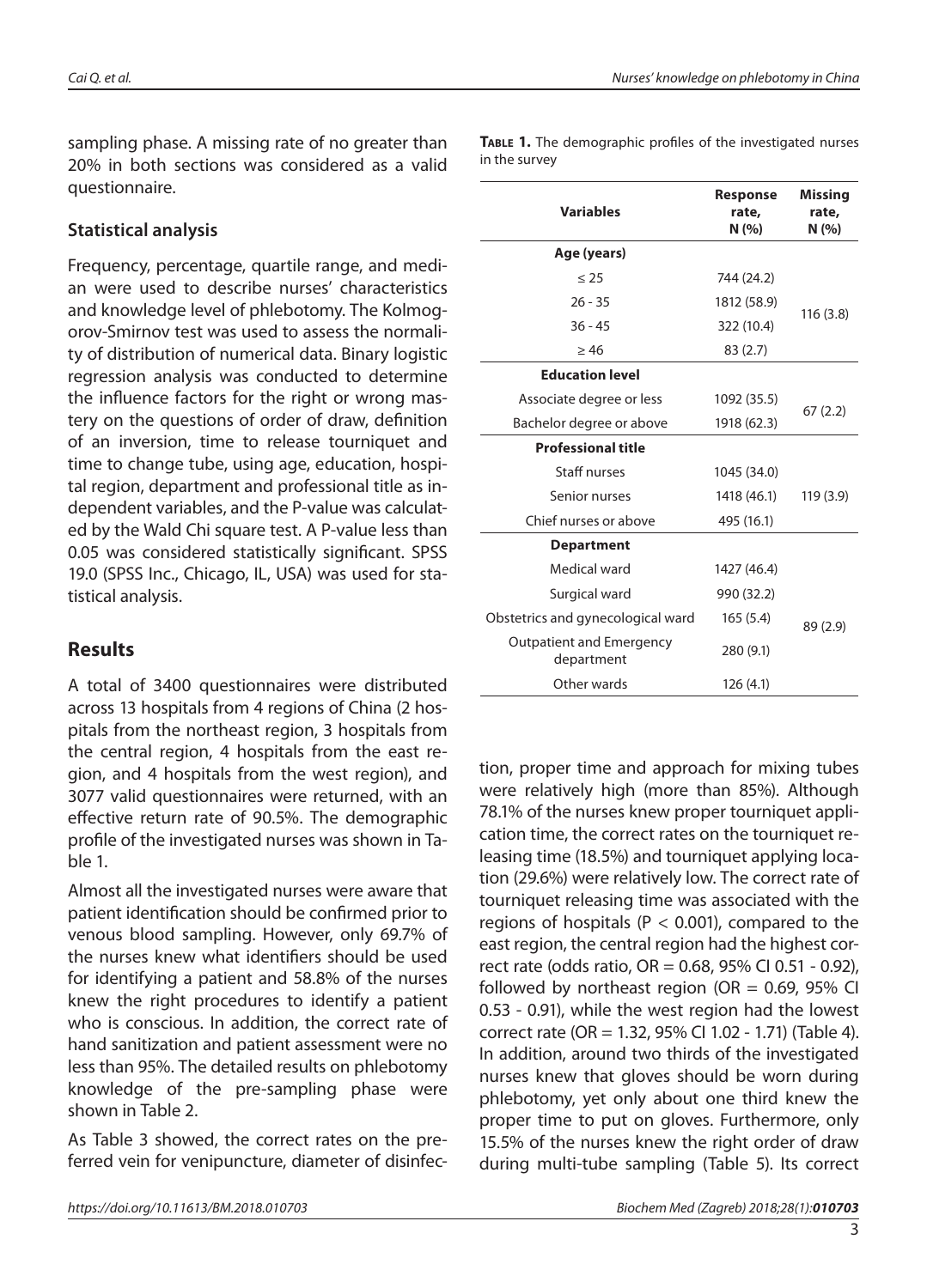| Questions                                                                               | Response rate,<br>N(%)                      | <b>Missing rate,</b><br>N(% | Correct rate,<br>$N(%)^*$ |  |
|-----------------------------------------------------------------------------------------|---------------------------------------------|-----------------------------|---------------------------|--|
| Should patient identity be confirmed prior to venous blood sampling?                    |                                             |                             |                           |  |
| Yes <sup>*</sup>                                                                        | 3060 $(99.4)^{*}$                           |                             | 3060 (99.4)               |  |
| No                                                                                      | 0(0)                                        | 17(0.6)                     |                           |  |
| What identifiers should be used when identifying a patient? (multi-choice)              |                                             |                             |                           |  |
| Patient's full name <sup>†</sup>                                                        | 3019 (98.1) <sup><math>\dagger</math></sup> |                             |                           |  |
| Patient's age                                                                           | 2068 (67.2)                                 |                             |                           |  |
| Patient's bed number                                                                    | 2754 (89.5)                                 | 31(1.0)                     | $2144(69.7)^{5}$          |  |
| Patient's identification number <sup>†</sup>                                            | 2153 $(70.0)^{\dagger}$                     |                             |                           |  |
| What are the right procedures to identify a patient who is conscious? (multi-choice)    |                                             |                             |                           |  |
| Ask a patient to give his/her full name*                                                | 2841 (92.3)*                                |                             |                           |  |
| Nurse state a patient's full name or bed number                                         | 1614 (52.5)                                 |                             | 1810 $(58.8)^{5}$         |  |
| Check a patient's bracelet*                                                             | 1896 (61.6)*                                | 68(2.2)                     |                           |  |
| Check a patient's bed tag                                                               | 2238 (72.7)                                 |                             |                           |  |
| How many times should a test request form be verified?                                  |                                             |                             |                           |  |
| 1                                                                                       | 23(0.7)                                     |                             | 1544 (50.2)               |  |
| 2                                                                                       | 177(5.7)                                    |                             |                           |  |
| 3 <sup>†</sup>                                                                          | $1544(50.2)^{+}$                            | 1236 (40.2)                 |                           |  |
| $\geq 4$                                                                                | 97 (3.2)                                    |                             |                           |  |
| What are the right approaches for hand sanitization? (multi-choice)                     |                                             |                             |                           |  |
| Hand disinfectant <sup>+</sup>                                                          | 2836 (92.2) <sup>†</sup>                    |                             |                           |  |
| Soap and water <sup>+</sup>                                                             | 93 $(3.0)^{+}$                              |                             |                           |  |
| Disinfectant gel <sup>+</sup>                                                           | $70(2.3)^{+}$                               | 75(2.4)                     | 2999 (97.5)               |  |
| Not necessary because gloves were used                                                  | 3(0.1)                                      |                             |                           |  |
| What should be inspected about the supplies? (multi-choice)                             |                                             |                             |                           |  |
| Intact phlebotomy device package*                                                       | 2849 (92.5)*                                |                             |                           |  |
| Applicable expiration dates of phlebotomy devices*                                      | 2797 (90.9)*                                |                             | 2411 (78.4) <sup>§</sup>  |  |
| Looseness or defects of the tube closure*                                               | 2848 (92.5)*                                | 26(0.8)                     |                           |  |
| Appropriate tubes according to the test requests <sup>*</sup>                           | 2632 (85.5)*                                |                             |                           |  |
| What patient assessment should be included before venous blood sampling? (multi-choice) |                                             |                             |                           |  |
| Medication use <sup>+</sup>                                                             | $1845(60.0)^+$                              |                             |                           |  |
| Diet restriction <sup>+</sup>                                                           | 2922 (95.0) <sup>+</sup>                    |                             |                           |  |
| Strenuous exercise <sup>†</sup>                                                         | 1433 $(46.6)^{+}$                           | 19(0.6)                     | 1106 (95.0)               |  |
| History of needle syncope <sup>+</sup>                                                  | 1829 (59.4) <sup>+</sup>                    |                             |                           |  |
| Others (i.e. health history or allergy history)<br>Ť                                    | 81 (2.6)                                    |                             |                           |  |

#### **Table 2.** Knowledge of pre-sampling phase of the investigated nurses in the survey

\*Correct options based on the CLSI H3-A6 guidelines. †Correct options based on the situation in China. ‡A column of correct rate was established because some questions were multiple choice questions in the Table 2. <sup>§</sup>The question was considered correct only if all the correct options were chosen. <sup>||</sup>The question was considered correct if at least one of the correct options was chosen. <sup>1</sup>The question was considered correct as long as the answer of diet restriction was chosen.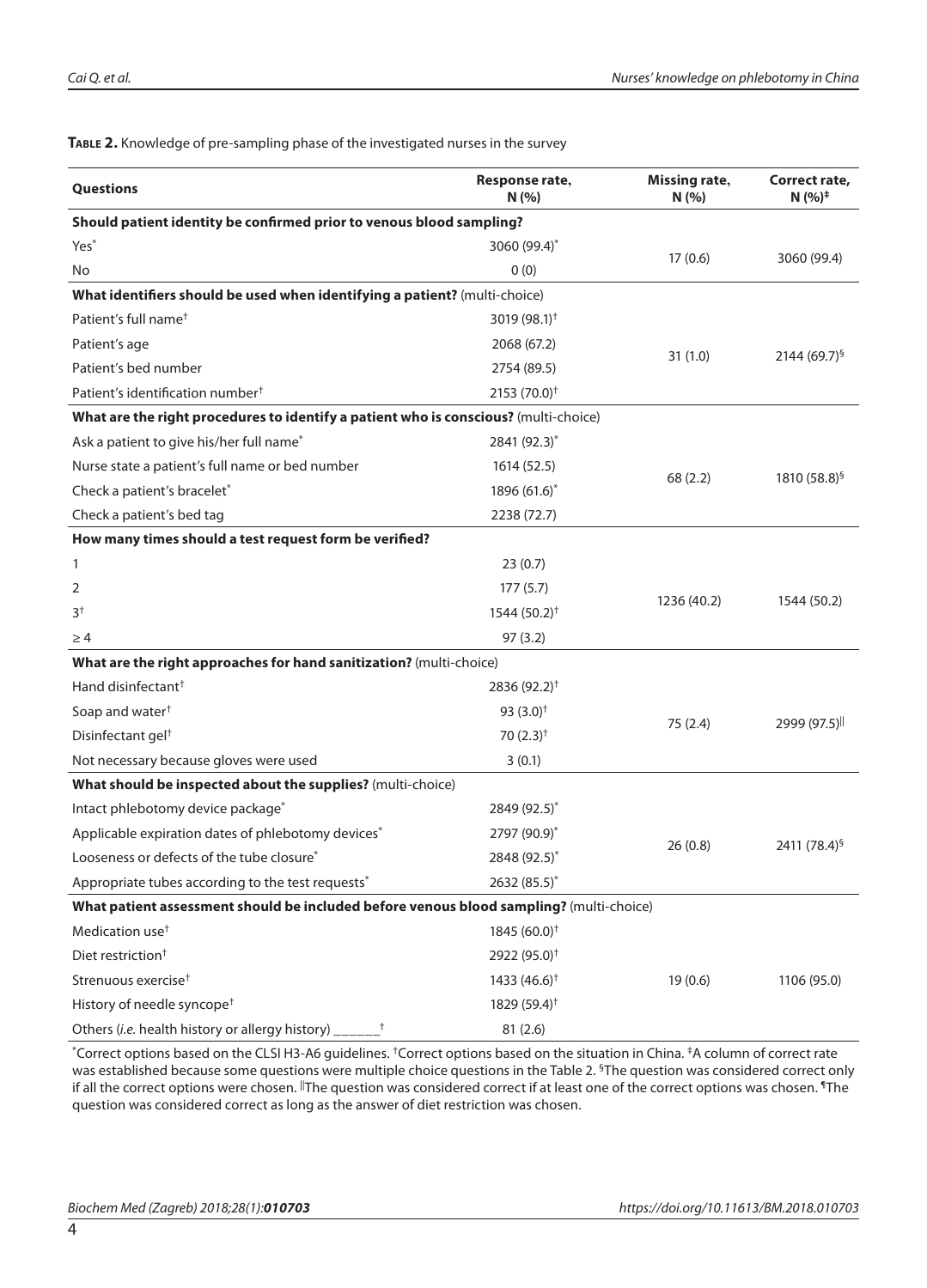**Table 3.** Knowledge of sampling phase of the investigated nurses in the survey

| Questions                                                                  | Response rate,<br>N(%)    | <b>Missing rate,</b><br>N(%) |
|----------------------------------------------------------------------------|---------------------------|------------------------------|
| Which vein is preferred for venipuncture?                                  |                           |                              |
| Median cubital vein / median vein <sup>*</sup>                             | 2683 (87.2)*              |                              |
| Basilic vein                                                               | 289 (9.4)                 | 62(2.0)                      |
| Other veins                                                                | 43 (1.4)                  |                              |
| Where is the proper location to apply a tourniquet?                        |                           |                              |
| 3.5 - 5.0 cm above the venipuncture site                                   | 336 (10.9)                |                              |
| > 5.0 - < 7.5 cm above the venipuncture site                               | 1577 (51.2)               |                              |
| 7.5 - 10.0 cm above the venipuncture site*                                 | 910 (29.6)*               | 78 (2.5)                     |
| > 10.0 - < 12.5 cm above the venipuncture site                             | 159(5.2)                  |                              |
| 12.5 - 15.0 cm above the venipuncture site                                 | 17(0.6)                   |                              |
| How long can tourniquet application last?                                  |                           |                              |
| $\leq 60$ seconds <sup>*</sup>                                             | 2402 (78.1)*              |                              |
| > 60 seconds                                                               | 46(1.5)                   | 629 (20.4)                   |
| Should gloves be worn during phlebotomy?                                   |                           |                              |
| Yes <sup>*</sup>                                                           | 2021 $(65.7)^{*}$         |                              |
| No                                                                         | 972 (31.6)                | 84(2.7)                      |
| When is the proper time to put on gloves?                                  |                           |                              |
| Before assembling supplies                                                 | 299 (9.7)                 |                              |
| Before performing venipuncture*                                            | 2062 (67.0)*              | 683 (22.2)                   |
| Others                                                                     | 33(1.1)                   |                              |
| What is the proper diameter of disinfection?                               |                           |                              |
| < 5.0 cm                                                                   | 48(1.5)                   |                              |
| $\geq 5.0$ cm <sup>+</sup>                                                 | $2673(86.9)$ <sup>†</sup> | 356 (11.6)                   |
| What is the proper angle of needle insertion?                              |                           |                              |
| $\leq 30^{\circ*}$                                                         | 1896 $(61.6)^*$           |                              |
| $>30$ - $\leq 45^\circ$                                                    | 1048 (34.1)               | 124(4.0)                     |
| $>45^{\circ}$                                                              | 9(0.3)                    |                              |
| When is the proper time to release the tourniquet?                         |                           |                              |
| After succeeding in performing venipuncture                                | 898 (29.2)                |                              |
| As soon as blood flow is established*                                      | 569 $(18.5)^{*}$          |                              |
| When blood half-fills the first tube                                       | 143(4.6)                  | 117(3.8)                     |
| When blood fills the first tube                                            | 200(6.5)                  |                              |
| When blood fills the last tube                                             | 1150 (37.4)               |                              |
| When is the proper time to change tube during multi-tube sampling?         |                           |                              |
| Until the vacuum is exhausted and blood flow ceases*                       | $877 (28.5)^*$            |                              |
| Until the volume of the blood sample is sufficient based on your judgement | 2021 (65.7)               | 179 (5.8)                    |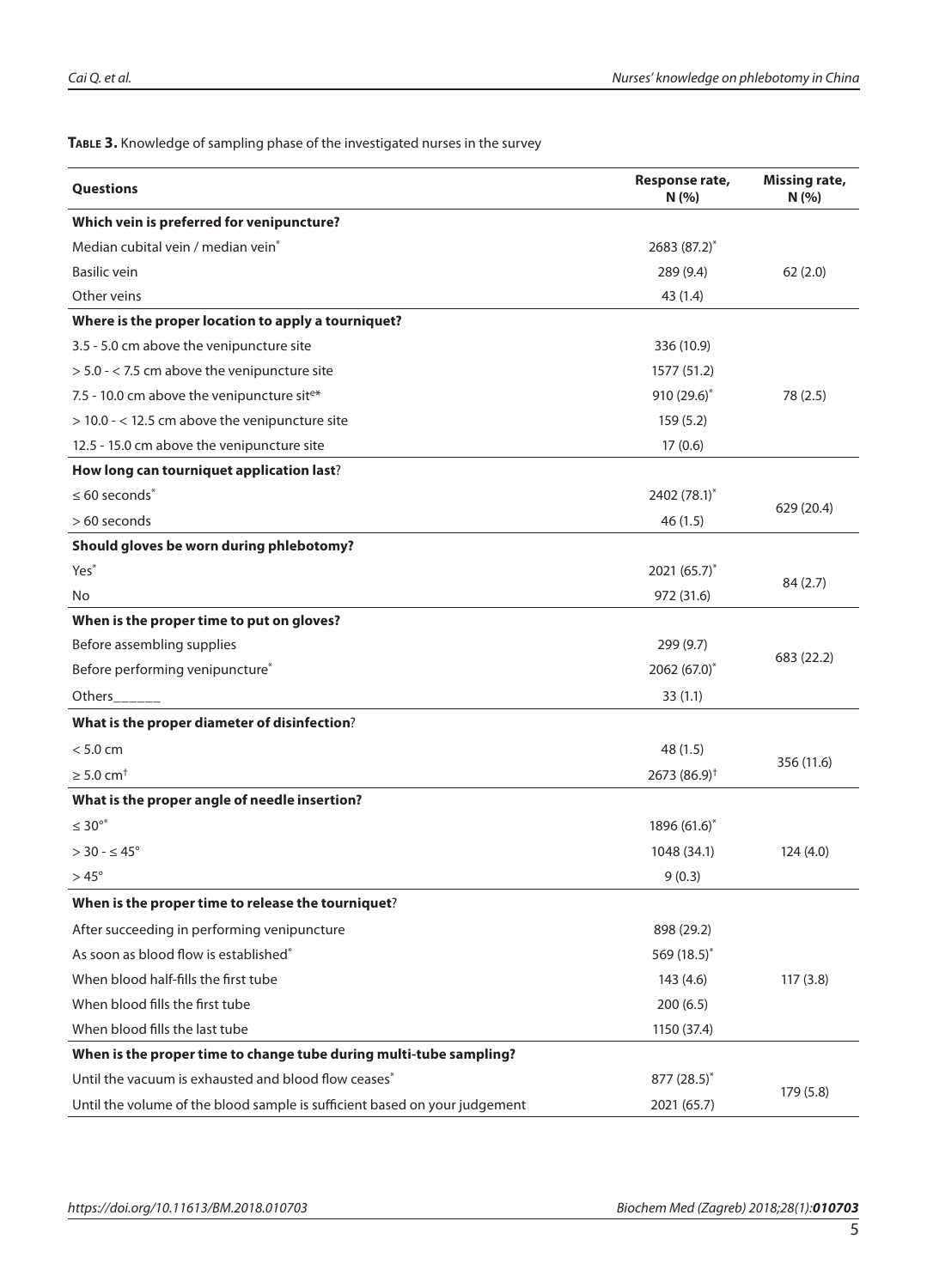**Table 3.** Knowledge of sampling phase of the investigated nurses in the survey - continued

| When is the proper time to mix the blood collection tube that contains additives?                                                  |                  |          |  |
|------------------------------------------------------------------------------------------------------------------------------------|------------------|----------|--|
| Mix each tube instantly after blood sampling*                                                                                      | $2889(93.9)^{*}$ |          |  |
| Mix all tubes together after blood sampling is completed                                                                           | 124(4.0)         | 64(2.1)  |  |
| What is the proper approach for mixing blood with additives?                                                                       |                  |          |  |
| Inverting up and down <sup>*</sup>                                                                                                 | $2666(86.6)^{*}$ |          |  |
| Vibrating left and right                                                                                                           | 320 (10.4)       | 91(3.0)  |  |
| How many times of mixture do you consider it is if a tube is fully inverted for 180° and then returned to the<br>initial position? |                  |          |  |
| Once <sup>*</sup>                                                                                                                  | 691 $(22.5)^*$   |          |  |
| Twice                                                                                                                              | 2212 (71.9)      | 174(5.6) |  |
| What is the proper approach for removing the needle and applying pressure?                                                         |                  |          |  |
| Withdraw the needle prior to applying pressure <sup>*</sup>                                                                        | $2061(67.0)^{*}$ |          |  |
| Withdraw the needle after applying pressure                                                                                        | 962 (31.3)       | 54 (1.7) |  |
|                                                                                                                                    |                  |          |  |

\*Correct options based on the CLSI H3-A6 guidelines. †Correct options based on the situation in China.

**Table 4.** Logistic regression analysis of the mastery of order of draw, definition of one inversion, time to release tourniquet and time to change tubes

| <b>Variables</b>                      | <b>Categorical Variables</b>      | β        | <b>SE</b> | <b>Wals</b> | OR (95% CI)         | P       |
|---------------------------------------|-----------------------------------|----------|-----------|-------------|---------------------|---------|
|                                       | Age (years)                       | 0.024    | 0.015     | 2.504       | $1.02(0.99 - 1.06)$ | 0.114   |
|                                       | <b>Education level</b>            |          |           |             |                     |         |
|                                       | Associate degree or less*         |          | 0.132     | 0.039       | $0.97(0.75 - 1.26)$ |         |
|                                       | Bachelor degree or above          | $-0.026$ |           |             |                     | 0.843   |
|                                       | <b>Professional title</b>         |          |           | 8.950       |                     | 0.011   |
|                                       | Staff nurses*                     |          |           |             |                     |         |
|                                       | Senior nurses                     | 0.169    | 0.154     | 1.199       | $1.18(0.88 - 1.60)$ | 0.274   |
| Order of draw                         | Chief nurses or above             | $-0.429$ | 0.272     | 2.497       | $0.65(0.38 - 1.11)$ | 0.114   |
|                                       | <b>Department</b>                 |          |           |             |                     |         |
|                                       | Hospital wards*                   |          | 0.195     |             |                     | 1.000   |
|                                       | Outpatient & Emergency department | 0.000    |           | 0.000       | $1.00(0.68 - 1.47)$ |         |
|                                       | <b>Hospital region</b>            |          |           | 322.364     |                     | < 0.001 |
|                                       | East region*                      |          |           |             |                     |         |
|                                       | Northeast region                  | $-2.617$ | 0.159     | 270.396     | $0.07(0.05 - 0.10)$ | < 0.001 |
|                                       | Central region                    | 0.775    | 0.344     | 5.089       | $2.17(1.11 - 4.26)$ | 0.024   |
|                                       | West region                       | $-1.026$ | 0.157     | 42.812      | $0.36(0.26 - 0.49)$ | < 0.001 |
| <b>Definition of</b><br>one inversion | Age (years)                       | $-0.012$ | 0.012     | 1.040       | $0.99(0.97 - 1.01)$ | 0.308   |
|                                       | <b>Education level</b>            |          |           |             |                     |         |
|                                       | Associate degree or less*         | $-0.206$ | 0.108     | 3.659       | $0.81(0.66 - 1.01)$ | 0.056   |
|                                       | Bachelor degree or above          |          |           |             |                     |         |
|                                       |                                   |          |           |             |                     |         |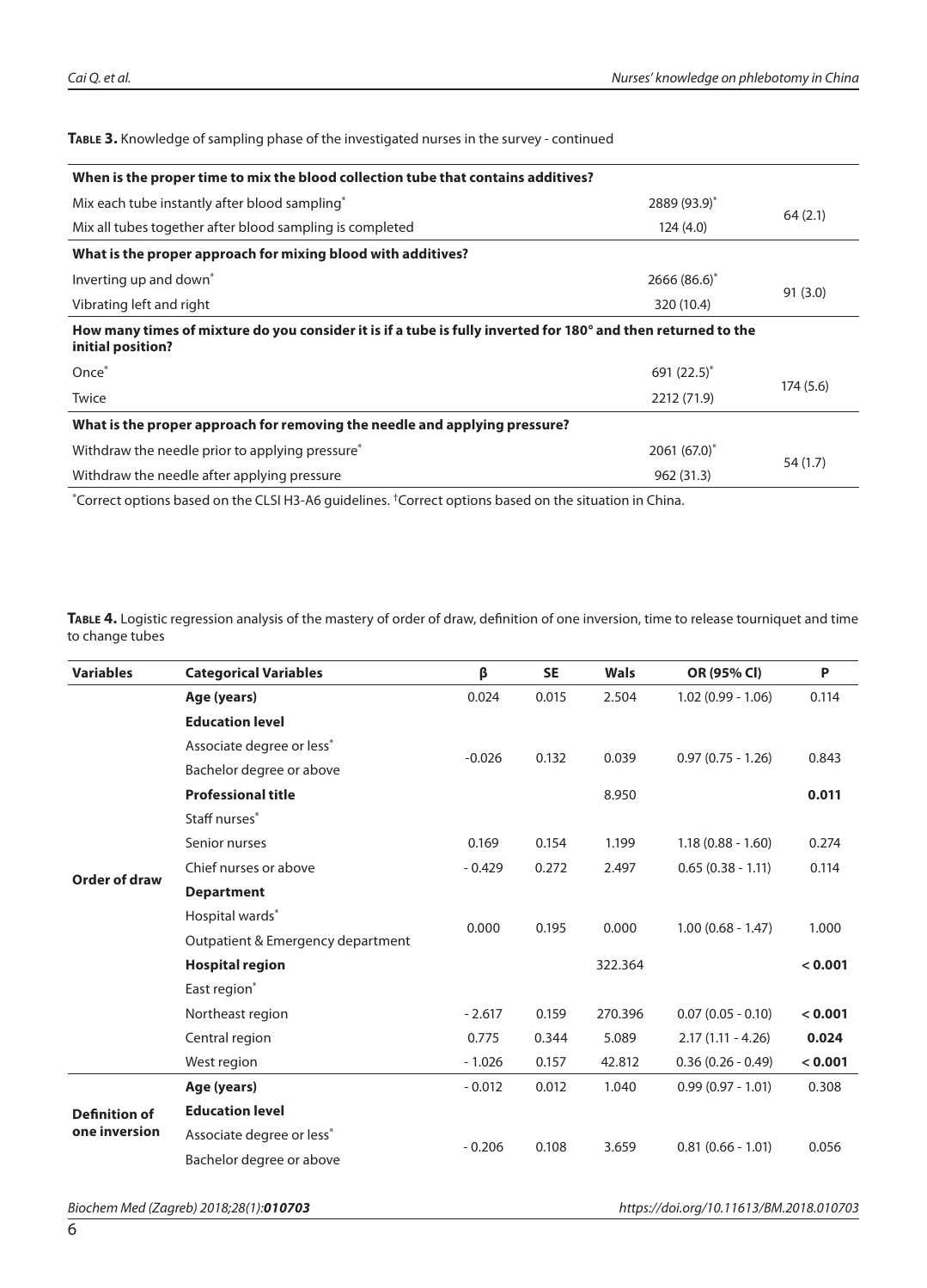**Table 4.** Logistic regression analysis of the mastery of order of draw, definition of one inversion, time to release tourniquet and time to change tubes - continued

|                                      | <b>Professional title</b>         |          |       | 2.819   |                        | 0.244   |  |  |
|--------------------------------------|-----------------------------------|----------|-------|---------|------------------------|---------|--|--|
|                                      | Staff nurses <sup>*</sup>         |          |       |         |                        |         |  |  |
|                                      | Senior nurses                     | 0.206    | 0.123 | 2.786   | $1.23(0.97 - 1.56)$    | 0.095   |  |  |
|                                      | Chief nurses or above             | 0.254    | 0.218 | 1.363   | $1.29(0.84 - 1.98)$    | 0.243   |  |  |
|                                      | <b>Department</b>                 |          |       |         |                        |         |  |  |
| <b>Definition of</b>                 | Hospital wards*                   |          |       |         |                        |         |  |  |
| one inversion                        | Outpatient & Emergency department | $-0.489$ | 0.145 | 11.316  | $0.61$ (0.46 - 0.82)   | 0.001   |  |  |
|                                      | <b>Hospital region</b>            |          |       | 38.147  |                        | < 0.001 |  |  |
|                                      | East region*                      |          |       |         |                        |         |  |  |
|                                      | Northeast region                  | $-0.651$ | 0.133 | 24.064  | $0.52(0.40 - 0.68)$    | < 0.001 |  |  |
|                                      | Central region                    | $-0.714$ | 0.143 | 24.972  | $0.49(0.37 - 0.65)$    | < 0.001 |  |  |
|                                      | West region                       | $-0.394$ | 0.118 | 11.099  | $0.67$ $(0.54 - 0.85)$ | 0.001   |  |  |
|                                      | Age (years)                       | $-0.007$ | 0.012 | 0.287   | $0.99(0.97 - 1.02)$    | 0.592   |  |  |
|                                      | <b>Education level</b>            |          |       |         |                        |         |  |  |
|                                      | Associate degree or less*         | 0.153    | 0.115 | 1.781   | $1.17(0.93 - 1.46)$    | 0.182   |  |  |
|                                      | Bachelor degree or above          |          |       |         |                        |         |  |  |
|                                      | <b>Professional title</b>         |          |       | 2.189   |                        | 0.335   |  |  |
|                                      | Staff nurses*                     |          |       |         |                        |         |  |  |
| <b>Time to release</b><br>tourniquet | Senior nurses                     | $-0.061$ | 0.135 | 0.205   | $0.94(0.72 - 1.22)$    | 0.651   |  |  |
|                                      | Chief nurses or above             | $-0.314$ | 0.229 | 1.888   | $0.73(0.47 - 1.14)$    | 0.169   |  |  |
|                                      | <b>Department</b>                 |          |       |         |                        |         |  |  |
|                                      | Hospital wards*                   | $-0.212$ | 0.159 | 1.767   | $0.81$ $(0.59 - 1.11)$ | 0.184   |  |  |
|                                      | Outpatient & Emergency department |          |       |         |                        |         |  |  |
|                                      | <b>Hospital region</b>            |          |       | 23.968  | < 0.001                |         |  |  |
|                                      | East region*                      |          |       |         |                        |         |  |  |
|                                      | Northeast region                  | $-0.367$ | 0.139 | 6.965   | $0.69(0.53 - 0.91)$    | 0.008   |  |  |
|                                      | Central region                    | $-0.382$ | 0.152 | 6.317   | $0.68$ (0.51 - 0.92)   | 0.012   |  |  |
|                                      | West region                       | 0.279    | 0.132 | 4.496   | $1.32(1.02 - 1.71)$    | 0.034   |  |  |
|                                      | Age (years)                       | $-0.042$ | 0.011 | 13.493  | $0.96(0.94 - 0.98)$    | < 0.001 |  |  |
|                                      | <b>Education level</b>            |          |       |         |                        |         |  |  |
|                                      | Associate degree or less*         | 0.085    | 0.104 | 0.673   | $1.09(0.89 - 1.34)$    | 0.412   |  |  |
|                                      | Bachelor degree or above          |          |       |         |                        |         |  |  |
|                                      | <b>Professional title</b>         |          |       | 5.431   |                        | 0.066   |  |  |
|                                      | Staff nurses*                     |          |       |         |                        |         |  |  |
|                                      | Senior nurses                     | $-0.246$ | 0.123 | 3.994   | $0.93(0.61 - 1.40)$    | 0.046   |  |  |
| <b>Time to change</b><br>tubes       | Chief nurses or above             | $-0.078$ | 0.211 | 0.136   | $0.78(0.61 - 1.00)$    | 0.712   |  |  |
|                                      | <b>Department</b>                 |          |       |         |                        |         |  |  |
|                                      | Hospital wards*                   | 0.072    | 0.153 | 0.222   | $1.08(0.80 - 1.45)$    | 0.638   |  |  |
|                                      | Outpatient & Emergency department |          |       |         |                        |         |  |  |
|                                      | <b>Hospital region</b>            |          |       | 157.368 |                        | < 0.001 |  |  |
|                                      | East region*                      |          |       |         |                        |         |  |  |
|                                      | Northeast region                  | $-1.416$ | 0.124 | 129.659 | $0.24(0.19 - 0.31)$    | < 0.001 |  |  |
|                                      | Central region                    | 0.133    | 0.155 | 0.742   | $1.14(0.84 - 1.55)$    | 0.389   |  |  |
|                                      | West region                       | $-0.013$ | 0.113 | 0.013   | $0.99(0.79 - 1.23)$    | 0.909   |  |  |

\*Control group. β - regression coefficient. SE - Standard Error. Wals - Wald Chi square. OR - Odds Ratio. 95% Cl - 95% confidence interval. P - P-value. P < 0.05 was considered statistically significant.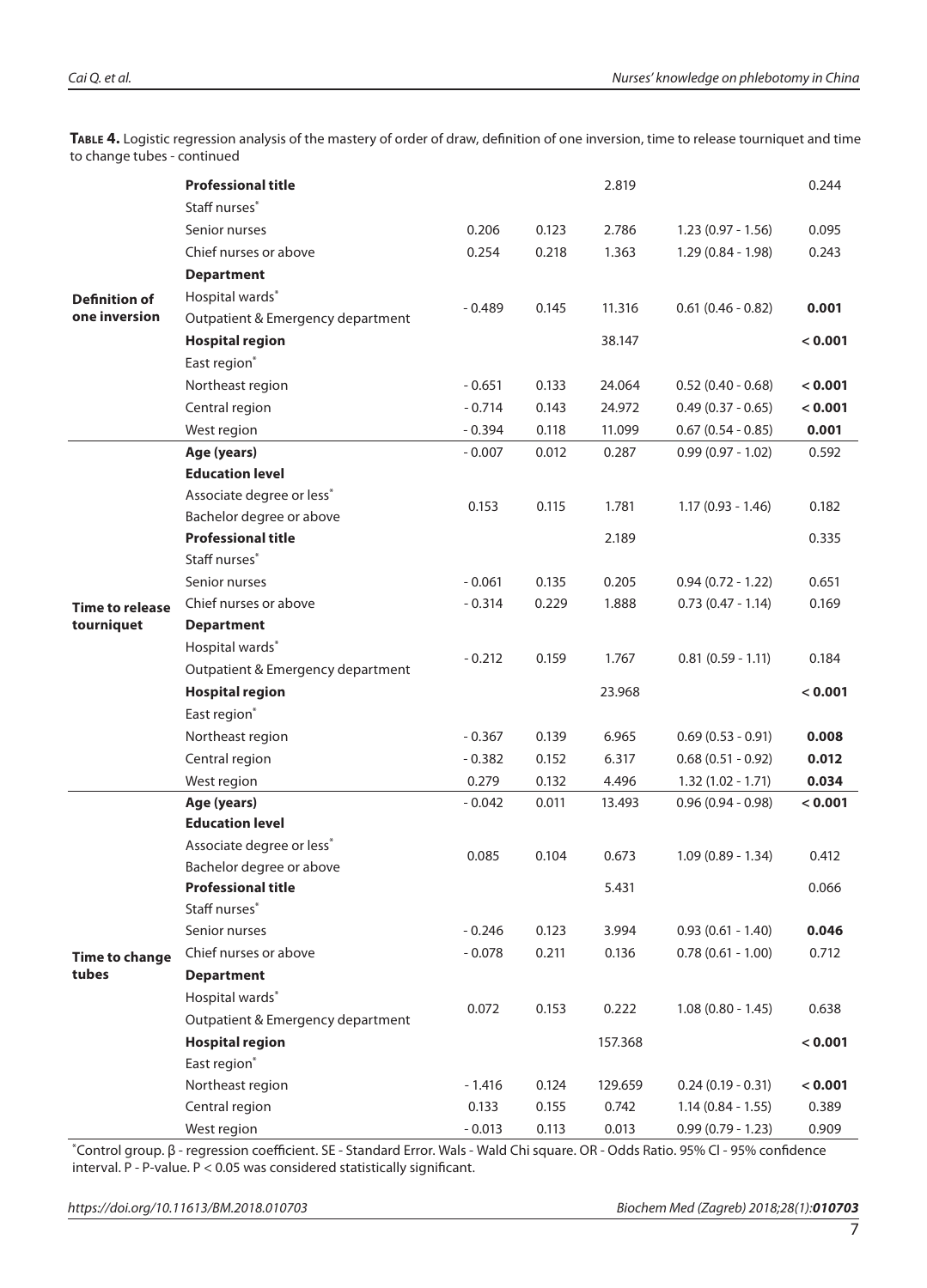| Fill the number 1 - 6 in blanks for correct order of draw during<br>multi-tube sampling*                     | <b>Right response</b><br>rate, $N$ $(\%)$ | <b>Wrong response</b><br>rate, $N$ $(\%)$ | Missing rate,<br>N(%) |
|--------------------------------------------------------------------------------------------------------------|-------------------------------------------|-------------------------------------------|-----------------------|
| ___Red / Yellow closure (Serum tube with or without clot activator,<br>with or without gel plasma separator) |                                           |                                           |                       |
| Blood culture tube                                                                                           |                                           |                                           |                       |
| Lavender closure (EDTA tube)                                                                                 | 476 (15.5)                                | 2120 (68.9)                               | 481 (15.6)            |
| Green closure (Heparin tube)                                                                                 |                                           |                                           |                       |
| Blue closure (1:9 Sodium citrate tube)                                                                       |                                           |                                           |                       |
| ___Gray closure (Glycolytic inhibitor tube)                                                                  |                                           |                                           |                       |

**Table 5.** Knowledge on order of draw during multi-tube sampling

\*The right answer is 3 - red / yellow closure, 1 - blood culture tube, 5 - lavender closure, 4 - green closure, 2 - blue closure, 6 - gray closure.

rate was associated with the regions of hospitals (P < 0.001), compared to the east region, the northeast region had the highest correct rate (OR  $= 0.07$ , 95% CI 0.05 - 0.10), followed by the west region (OR  $= 0.36$ , 95% CI 0.26 - 0.49), while the central region had the lowest correct rate (OR  $= 2.17$ , 95% CI 1.11 -4.26) (Table 4). Regarding to the proper time to change tube during multi-tube sampling, the correct rate was 28.5%. Its correct rate was associated with the regions of hospitals ( $P < 0.001$ ) and age of the nurses ( $P < 0.001$ ), compared to the east region, the northeast region had a higher correct rate (OR = 0.24, 95% CI 0.19 - 0.31); and the older the nurses, the higher the correct rate (OR  $= 0.96$ , 95% CI 0.94 - 0.99) (Table 4). As to the definition of an inversion, only 22.5% of the nurses knew the correct answer (Table 3). Its correct rate was associated with regions of hospitals ( $P < 0.001$ ) and departments of the nurses ( $P = 0.001$ ), compared to the east region, the central region had the highest correct rate (OR = 0.49, 95% CI 0.37-0.65), followed by the northeast region (OR =  $0.52$ , 95% CI 0.40 -0.68) and the west region (OR = 0.67, 95% CI 0.54 -0.85), while outpatient and emergency department (OR = 0.61, 95% CI 0.46 - 0.82) had a higher correct rate compared to inpatient department (Table 4). The knowledge of mix by inverting times for blood collection tubes was shown in Table 6. Among all the investigated nurses, 1012 failed to respond to this question, with a missing rate of 32.9%. As Table 6 showed, in four out of six tubes, the medians of responded times of tube inversions were lower than those of recommended times.

| Fill the number of inversions in the blank for the                    | Recommended<br>number of tube | Responded number of tube<br>inversions (Quartile) |      |      | <b>Right response</b><br>rate, $N$ $(\%)$ |
|-----------------------------------------------------------------------|-------------------------------|---------------------------------------------------|------|------|-------------------------------------------|
| different tubes respectively                                          | inversions                    | 25th                                              | 50th | 75th |                                           |
| Red closure (Non-additive serum tube)                                 | $\Omega$                      | 0                                                 | 2    | 5    | 285(9.3)                                  |
| Yellow closure (Tube with clot activator and gel plasma<br>separator) | 5                             | $\Omega$                                          | 2    | 5    | 732 (23.8)                                |
| Lavender closure (EDTA tube)                                          | 8                             |                                                   | 4    | 8    | 856 (27.8)                                |
| Green closure (Heparin tube)                                          | 8                             |                                                   | 3    | 6    | 975 (31.7)                                |
| Blue closure (1:9 Sodium citrate tube)                                | $3 - 4$                       | C                                                 | 4    | 5    | 1255 (40.8)                               |
| Grey closure (Glycolysis inhibitor tube)                              | 8                             |                                                   | 3    | 6    | 676 (22.0)                                |

**Table 6.** Knowledge of mix by inverting times for blood collection tubes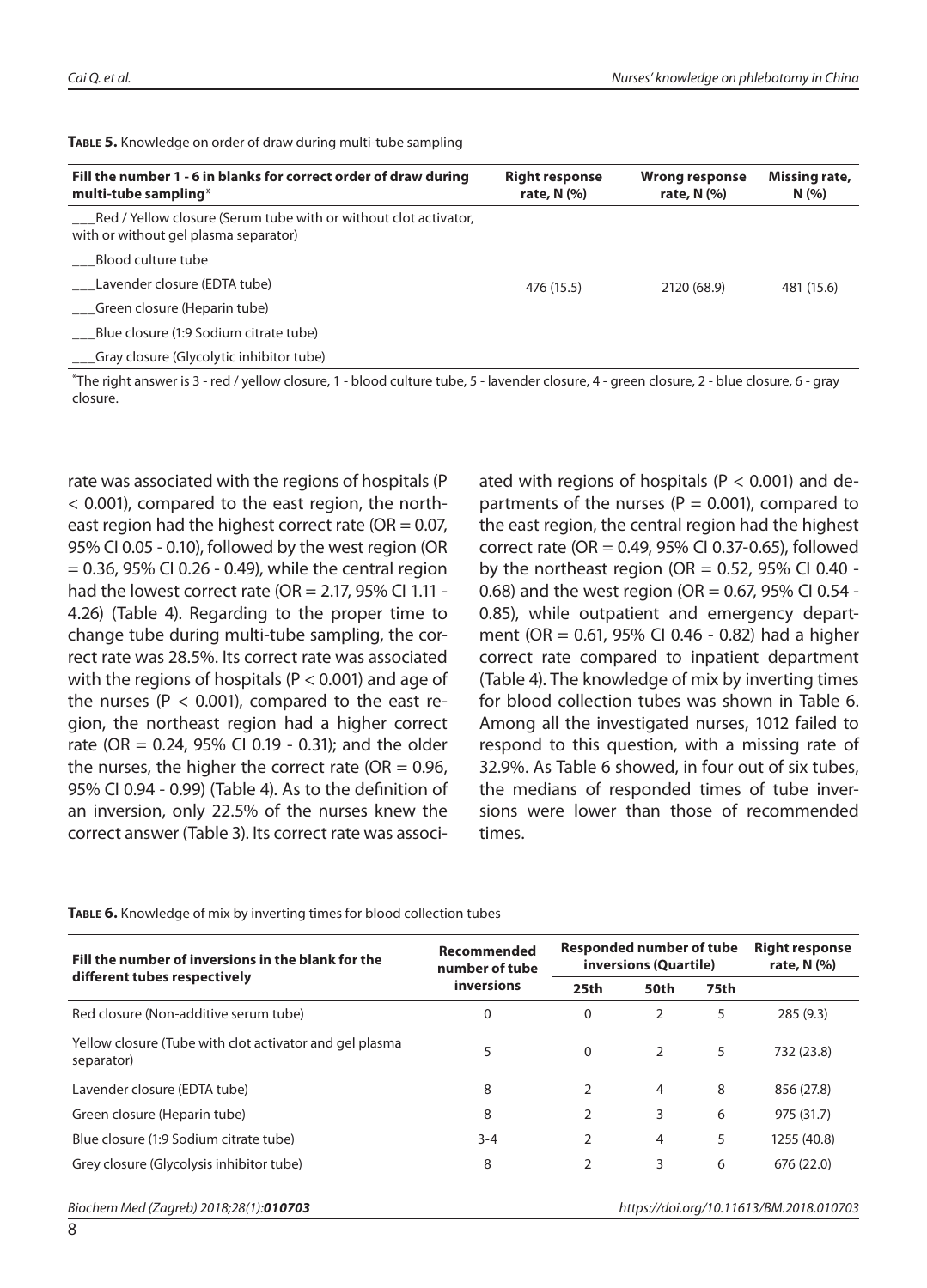The correct rates on where to dispose needle, post-venipuncture education and tube labelling were relatively high (more than 85%). However, half of the investigated nurses considered the disposal of the needle after detaching the device with both hands acceptable practice. Around one

quarter of the nurses stated that there was no need of documenting the time and person of blood collection. The detailed results on the phlebotomy knowledge in the post-sampling phase were shown in Table 7.

**Table 7.** Knowledge of post-sampling phase of the investigated nurses in the survey

| Questions                                                                                                                          | Response rate, N (%)     | Missing rate, N (%) |  |
|------------------------------------------------------------------------------------------------------------------------------------|--------------------------|---------------------|--|
| Where is the right location for applying pressure to stop the bleeding?                                                            |                          |                     |  |
| Over the venipuncture site*                                                                                                        | $1774(57.7)^{*}$         |                     |  |
| Beneath the venipuncture site                                                                                                      | 90(2.9)                  |                     |  |
| On the venipuncture site                                                                                                           | 823 (26.7)               | 366 (11.9)          |  |
| Uncertain                                                                                                                          | 24(0.8)                  |                     |  |
| How long should pressure applying last for a patient with risk of bleeding?                                                        |                          |                     |  |
| 2 minutes                                                                                                                          | 135 (4.4)                |                     |  |
| 3 minutes                                                                                                                          | 483 (15.7)               |                     |  |
| 4 minutes                                                                                                                          | 60 (1.9)                 | 422 (13.7)          |  |
| $\geq$ 5 minutes $^*$                                                                                                              | 1977 (64.3)*             |                     |  |
| Should post-venipuncture education (e.g. pressure applying approach, location) be provided to patients or their family<br>members? |                          |                     |  |
| Yes <sup>+</sup>                                                                                                                   | $2701 (87.8)^+$          |                     |  |
| No                                                                                                                                 | 45(1.5)                  | 331 (10.7)          |  |
| Where to dispose the needle after phlebotomy?                                                                                      |                          |                     |  |
| Medical waste dustbin                                                                                                              | 28(0.9)                  |                     |  |
| Sharps container*                                                                                                                  | 2996 (97.4)*             | 51(1.6)             |  |
| Common waste dustbin                                                                                                               | 2(0.1)                   |                     |  |
| What is the proper approach to dispose the needle?                                                                                 |                          |                     |  |
| Dispose directly with one hand <sup>†</sup>                                                                                        | 1481 $(48.1)^{+}$        | 57 (1.9)            |  |
| Dispose after detaching the device with both hands                                                                                 | 1539 (50.0)              |                     |  |
| When is the proper time to label blood collection tubes?                                                                           |                          |                     |  |
| Label the tube when verifying the test request form before sampling <sup>†</sup>                                                   | 2782 (90.4) <sup>†</sup> |                     |  |
| Label the tube after filling, in presence of the patient<br>234(7.6)                                                               |                          | 53(1.7)             |  |
| Label the tube after leaving the patient                                                                                           | 8(0.3)                   |                     |  |
| Should the person collecting specimen and the time of collection be recorded?                                                      |                          |                     |  |
| Yes <sup>*</sup>                                                                                                                   | $2253 (73.2)^{*}$        | 63(2.1)             |  |
| No                                                                                                                                 | 761 (24.7)               |                     |  |

\*Correct options based on the CLSI H3-A6 guidelines. †Correct options based on the situation in China.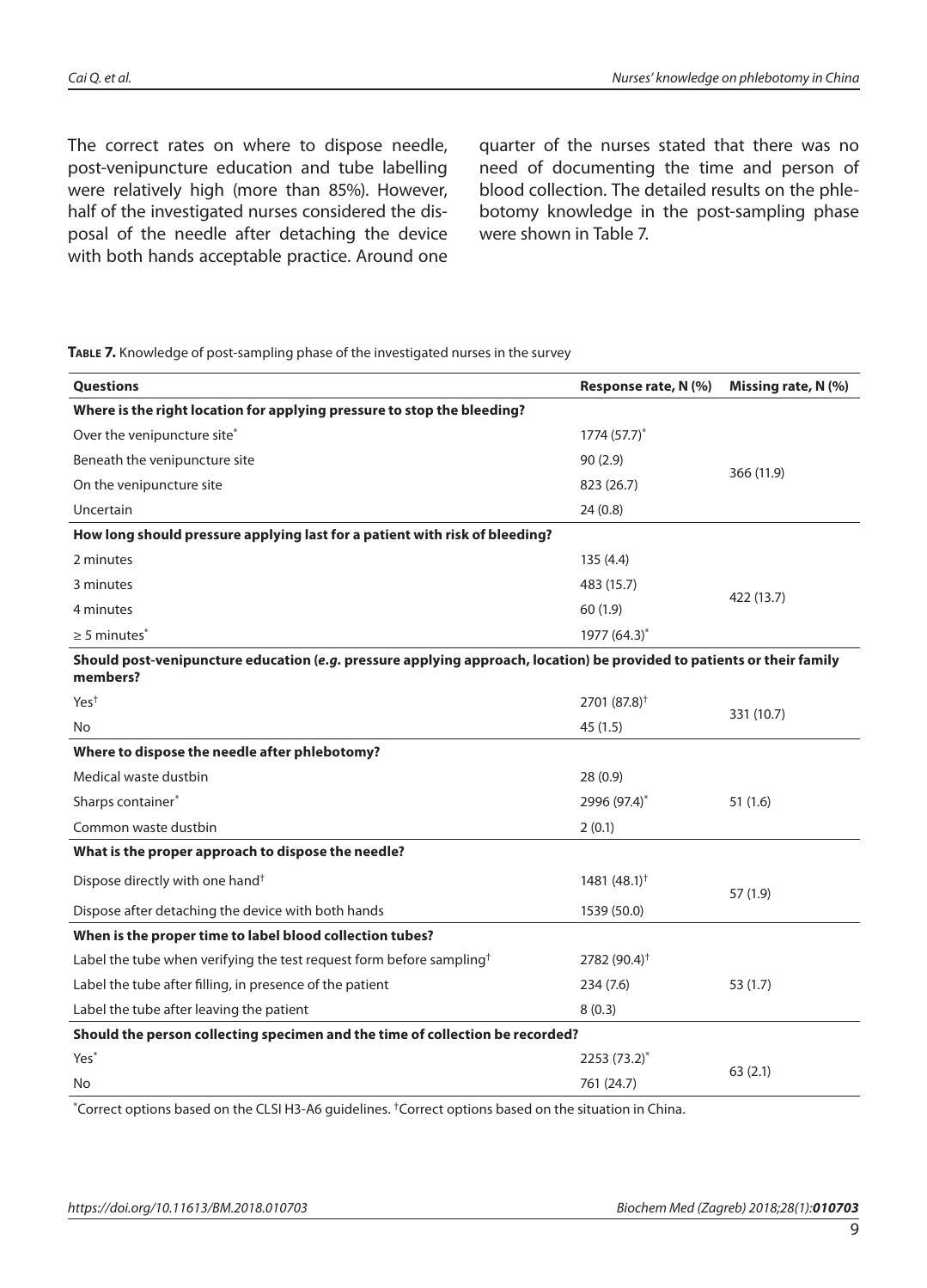#### *Cai Q. et al. Nurses' knowledge on phlebotomy in China*

## **Discussion**

To the best of our knowledge, few surveys were conducted on assessing the knowledge level of phlebotomy in Chinese nurses up to now. In addition, the surveys were conducted more than 5 years ago, and included only one or two hospitals, unable to provide a reliable reference for the overall situation of nurses' knowledge on phlebotomy at present (14,15). The level of knowledge on phlebotomy among Chinese nurses was found to be not quite satisfactory. Compared with previous survey in China, some progress had been made in the steps of patient preparation, tourniquet application time and test tube labeling, while the survey also showed that the mastery of some knowledge on venous blood sampling needed to be improved (14,15).

A high accuracy of patient identification is crucial to ensure patient safety, and a proper patient identification must rely on at least two independent identifiers. In our survey, the identifiers selected for identifying a patient include bed number (89.5%), and the approaches for identifying include nurses stating a patient's bed number. According to the CLSI H3-A6 guidelines and Joint Commission International requirements, bed number can't be used as an independent identifier for patient identification, due to the fact that it is not a unique index representing a patient (9,16). A misidentification could occur if judging only via the bed number and potentially causes serious consequences. Therefore, it is important to select the full name and patient identification number as the identifying variables.

The CLSI H3-A6 guidelines recommend that tourniquet application time should not exceed one minute and tourniquet should be released as soon as possible after the blood begins to flow to prevent spurious variation of several plasma analytes. The correct rate on tourniquet releasing time was low (18.5%) in our survey. A European survey showed that 43.0% of the nurses did not release the tourniquet when the first test tube had blood inflows (4). It is possible that nurses would not release tourniquet before the blood collection process is completed to avoid vein collapsing. Further

Nonsterile gloves should be worn during sampling phase to prevent the spread of blood-borne pathogens among health-care professionals. As our investigation showed, nearly one third of the nurses were not aware of this requirement. A Kenyan survey showed that more than two-thirds of the nurses did not use a new pair of gloves in phlebotomy, while a European survey also found that more than half of the nurses did not wear gloves correctly during blood collection (4,5). Mbah considered this issue could be caused by a limited supply of gloves or a concern that a vein would not be able to feel with gloves on (17). We thought it was also possible that the nurses did not attach adequate importance on wearing gloves during sampling. Therefore, it is important to promote a routine use of gloves during blood sample collection.

A correct order of draw prevents the sample being contaminated by additives from previous tubes, which could cause an erroneous result. In fact, contamination of blood sample occurred frequently if the correct order of test tubes was not strictly followed (18). As our investigation showed, only a small proportion of the nurses (15.5%) were aware of the correct order of multi-tube blood sampling whereas most of the nurses (91.9%) in Europe knew the answer (4). One cause of the low correct rate among Chinese nurses on order of draw was related to the fact that no unified standard on order of draw existed in China, while the order taught in different textbooks varied widely (9,13). In addition, some studies have pointed out that an incorrect order of draw would not cause contamination when samples were taken under ideal phlebotomy conditions (19). However, other authors have argued that clinical blood collection was rarely carried out in an ideal condition and therefore it was recommended that phlebotomy should be executed in the order described in the CLSI H3-A6 guidelines (20). Furthermore, there are many types of vacuum tubes used in phlebotomy, thus it is not easy to keep the right combination order of the tubes in mind. To promote compli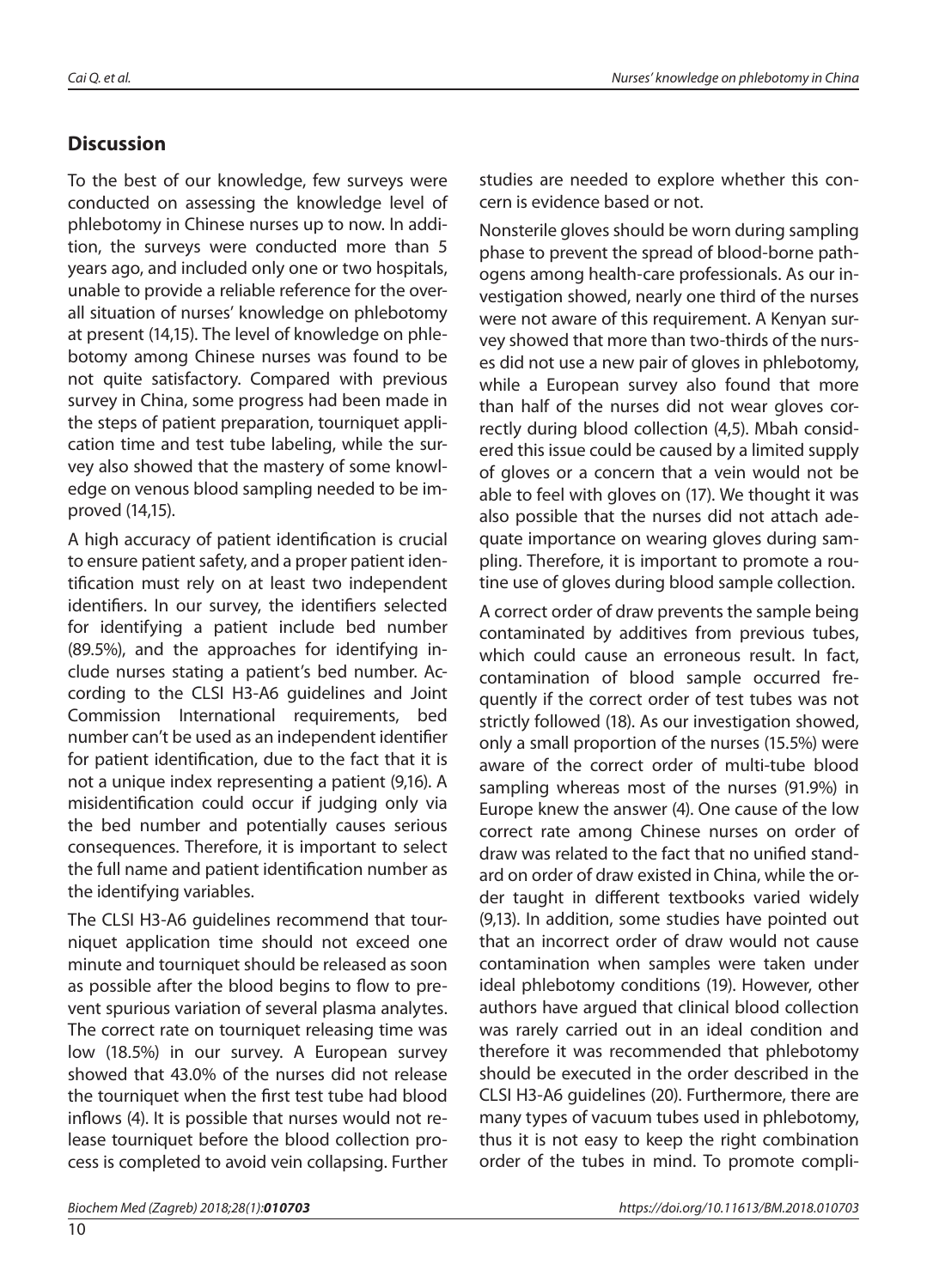ance with the right order of draw, we recommend the tube manufacturer to label the correct order of draw on the test tubes. Alternatively, the laboratory information system can be improved by adding the correct order of draw into the bar code of information printing system as a reminder.

Proper mixing is important for homogenizing the collected blood with the additives in the test tubes (12). An inversion means the test tube is inverted up and down for 180 degrees. As the survey showed, few nurses (22.5%) in China were aware of the correct definition of an inversion and the mix by inverting times for most tubes was below the standard. Giving that the Chinese nurses had a misunderstanding on the definition of an inversion, the actual mixing time might be even lower. One study in Turkey showed that the correct rate of tube mixing after blood collection was 44.1%, while an observation study from Kenya also showed that nearly 90% of the sampling tubes were not properly mixed (5,7). Inadequate mixing of blood and anti-coagulations would increase the risk of blood coagulation. There was report showing that China had a high clot rate of rejected specimens for complete blood count testing (77.38%), which could possibly be caused by insufficient mixing (21). Therefore, it is necessary for nurses to master the correct mixing times of various types of test tubes. Since it is not easy for nurses to remember the correct number of inversions for different blood collection tubes, we recommend manufactures to label the mixing times on the tubes. Adding the mixing times on the bar code of the laboratory information system by hospital information department could be another option.

During blood collection, it is important to allow the tube to fill until the vacuum is exhausted and blood flow ceases. This will ensure there is a correct ratio of blood to additives for tubes that contain additives. In our survey, more than two-thirds of the nurses answered this question incorrectly, which might be related to the fact that nurses were used to judge the blood volume based on personal experience in the past when syringe and needle were commonly used. A Kenya study found that 87% of the volume of the sample was inadequate (5). Too high final concentration of the additive may result in pre-analytical errors such as haemolysed sample, changes in cell morphology, prolonged coagulation times (22). Thus, it is necessary to educate nurses about the importance of correct ratio of blood to additives.

Among the three phases of venous blood sample collection, the mastery of knowledge of the sampling phase was the most unsatisfactory. Compared with knowledge on the venous blood sampling procedure, Chinese nurses knew less on blood specimen quality control, probably because the nurses were more concerned about the phlebotomy procedure instead of quality of blood sample. This may also reflect the inadequacy of phlebotomy training received by Chinese nurses. This result is consistent with the previous findings in China (12,14).

The order of draw, definition of an inversion, time to release tourniquet, and time to change tube were the four questions with relative low correct rates, which were mainly influenced by the region of the hospitals as shown in the logistic regression analysis. We assume this might be related to the different policy and training on phlebotomy of the hospitals. It is urgently needed to establish a national guideline for blood collection to enhance the consistency among different hospitals and improve the quality of specimen collected.

There are some limitations in our study. First, the questionnaire for investigation was self-designed without undergoing a thorough reliability and validity test. In addition, some questions had a high missing rate, which might bias our results. It is recommended that a standardized questionnaire would be developed to investigate the mastery of blood sampling knowledge among Chinese nurses in future. Second, our main research aim is to assess nurses' overall knowledge on phlebotomy in tertiary hospitals in China, and in future it is also worthwhile to explore factors influencing knowledge level. Third, considering there is a knowledge-behavior gap, we highly recommend that an observational study of the blood sampling practice among nurses would be conducted in future for further assessing the compliance of phleboto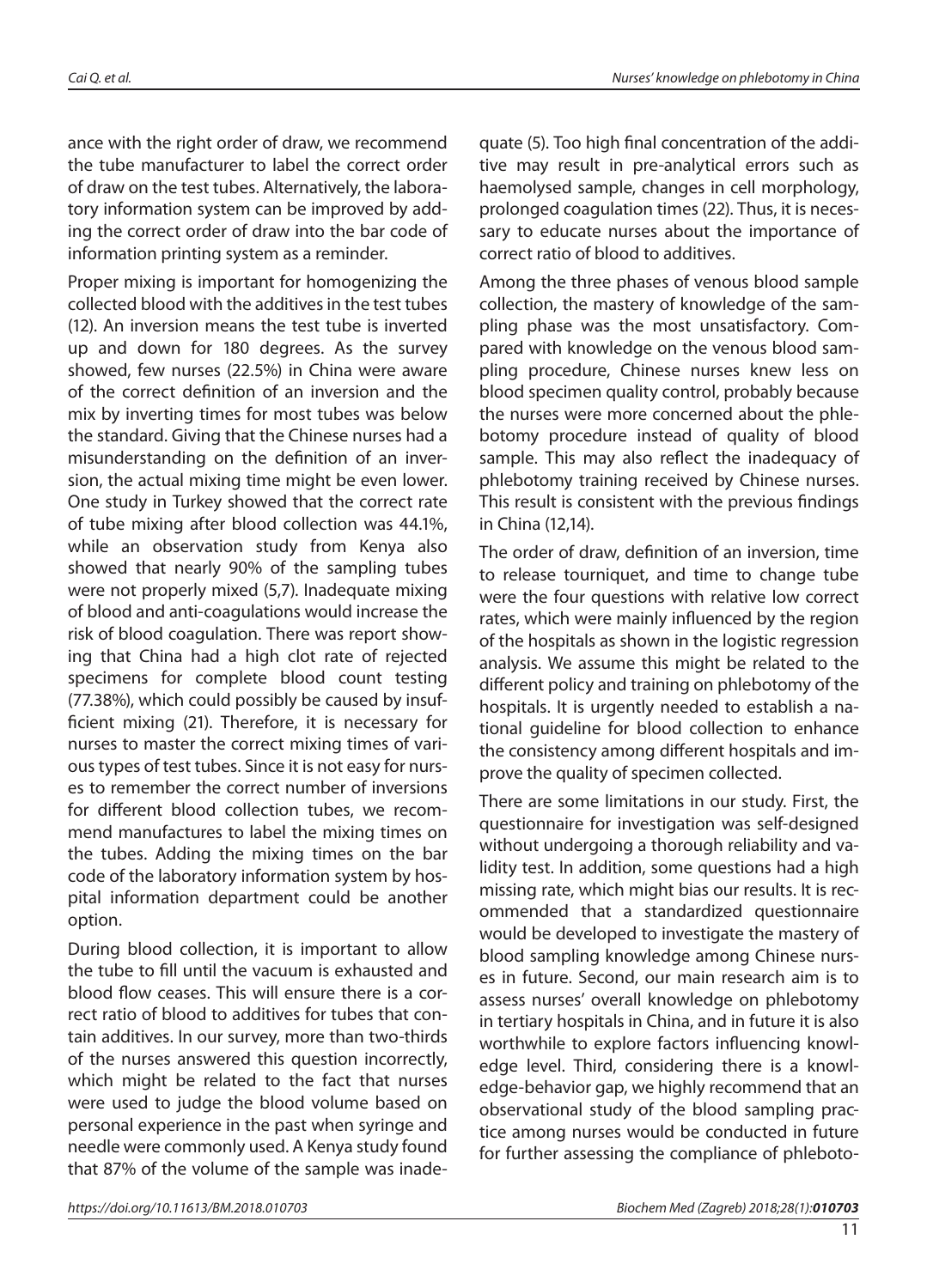my with the guidelines. Despite the aforementioned limitations, our survey had a relatively large sample size covering a wide range of regions in China, and the questions addressed in the questionnaire were quite comprehensive. Thus, we believed that this survey provided important baseline data for understanding the status on the mastery of phlebotomy knowledge among the nurses in China.

In conclusion, the mastery of phlebotomy knowledge among Chinese nurses still has much room to improve. Cooperation between the nursing department and the laboratory should be encouraged to develop targeted intervention for Chinese nurses to enhance the mastery of phlebotomy knowledge, particularly in the area of quality control of blood samples.

#### **Acknowledgements**

This study was funded by Grant Zhejiang Provincial Program for the Cultivation of High-level Innovative Health Talents.

#### **Potential conflict of interest**

None declared.

#### **References**

- *1. Nikolac N, Šupak Smolčić V, Šimundić A-M, Ćelap I. Croatian society of medical biochemistry and laboratory medicine: national recommendations for venous blood sampling. Biochem Med (Zagreb) 2013;23:242-54. https://doi. org/10.11613/BM.2013.031*
- *2. Abdollahi A, Saffar H, Saffar H. Types and Frequency of Errors during Different Phases of Testing At a Clinical Medical Laboratory of a Teaching Hospital in Tehran, Iran. N Am J Med Sci 2014;6:224–8. https://doi.org/10.4103/1947- 2714.132941*
- *3. Simundic AM, Cornes M, Grankvist K, Lippi G, Nybo M, Kovalevskaya S, et al. Survey of national guidelines, education and training on phlebotomy in 28 European countries: an original report by the European Federation of Clinical Chemistry and Laboratory Medicine (EFLM) working group for the preanalytical phase (WG-PA). Clin Chem Lab Med 2013;51:1585-93. https://doi.org/10.1515/cclm-2013-0283*
- *4. Simundic AM, Church S, Cornes MP, Grankvist K, Lippi G, Nybo M, et al. Compliance of blood sampling procedures with the CLSI H3-A6 guidelines: an observational study by the European Federation of Clinical Chemistry and Laboratory Medicine (EFLM) working group for the preanalytical phase (WG-PRE). Clin Chem Lab Med 2015;53:1321-31. https://doi.org/10.1515/cclm-2014-1053*
- *5. Kimani D, Kamau R, Gadde R, Selenic D, Maina S, Marum L, et al. Findings of phlebotomy practices in Kenya in 2010: need for action. J Infect Dis 2016;213 Suppl 2:S53-8. https:// doi.org/10.1093/infdis/jiv747*
- *6. Seemann TL, Nybo M. Continuous quality control of the blood sampling procedure using a structured observation scheme. Biochem Med (Zagreb) 2016;26:337-45. https://doi. org/10.11613/BM.2016.037*
- *7. Yuksel H, Kaplan I, Toprak G, Evliyaoglu O, Kus S, Azizoglu M, et al. A questionnaire study among nurses: awareness of blood and urine sample collection procedures. Clin Chem Lab Med 2014;52:e159-61. https://doi.org/10.1515/cclm-2013-1118*

*8. Lippi G, Mattiuzzi C, Guidi GC. Laboratory quality improvement by implementation of phlebotomy guidelines. MLO Med Lab Obs 2006;38:6-7.*

- *9. Clinical and Laboratory Standards Institute (CLSI). Procedures for the collection of diagnostic blood specimens by venipuncture; approved standard, 6th ed. CLSI document H3- A6. Wayne (PA): CLSI, 2007.*
- *10. World Healthcare Organization. WHO guidelines on drawing blood: best practices in phlebotomy. World Health Organization, 2010. Available at: http://www.who.int/injection\_safety/sign/drawing\_blood\_best/en/. Accessed: 11 Feb 2017.*
- *11. Chen YR, HuangXY, Huang XM, Cai LM, Bao XY, Chen SG. Survey and analysis on education status of knowledge on blood sample collection for clinical nurses. Nursing and Rehabilitation Journal 2015;14:119-125.*
- *12. National health and Family planning commission of the People's Republic of China. Available at: http://www.nhfpc. gov.cn/xxgk/pages/wsbzsearch.jsp. Accessed: 11 Jul 2017.*
- *13. Ni JY, Shi WF, Qiang LP, Tan MJ, Zhang L. The practice and effects of pre-analysis quality control of laboratory tests by nursing department. Chinese Journal of Nursing 2010;45:726-7.*
- *14. Xu XC, Zheng QJ, Yu Q. Survey and analysis on cognitive condition on quality control of blood sample for clinical nurses. Nursing and Rehabilitation Journal 2011;10:1031-2.*
- *15. Ge XC, Sun H, Gao ZF, Li JP. Survey of cognition the relevant knowledge of blood specimen collection in nurses. Chinese Nursing Research 2012;26:1190-3.*
- *16. The Joint Commission. Two patient identifiers-NPSG.01.01.01. Available at: http://www.jointcommission. org/standards\_information/npsgs.aspx. Accessed: 12 Apr 2017.*
- *17. Mbah HA. Phlebotomy and quality in the African laboratory. Afr J Lab Med 2014;3:132-6. https://doi.org/10.4102/ ajlm.v3i1.132*